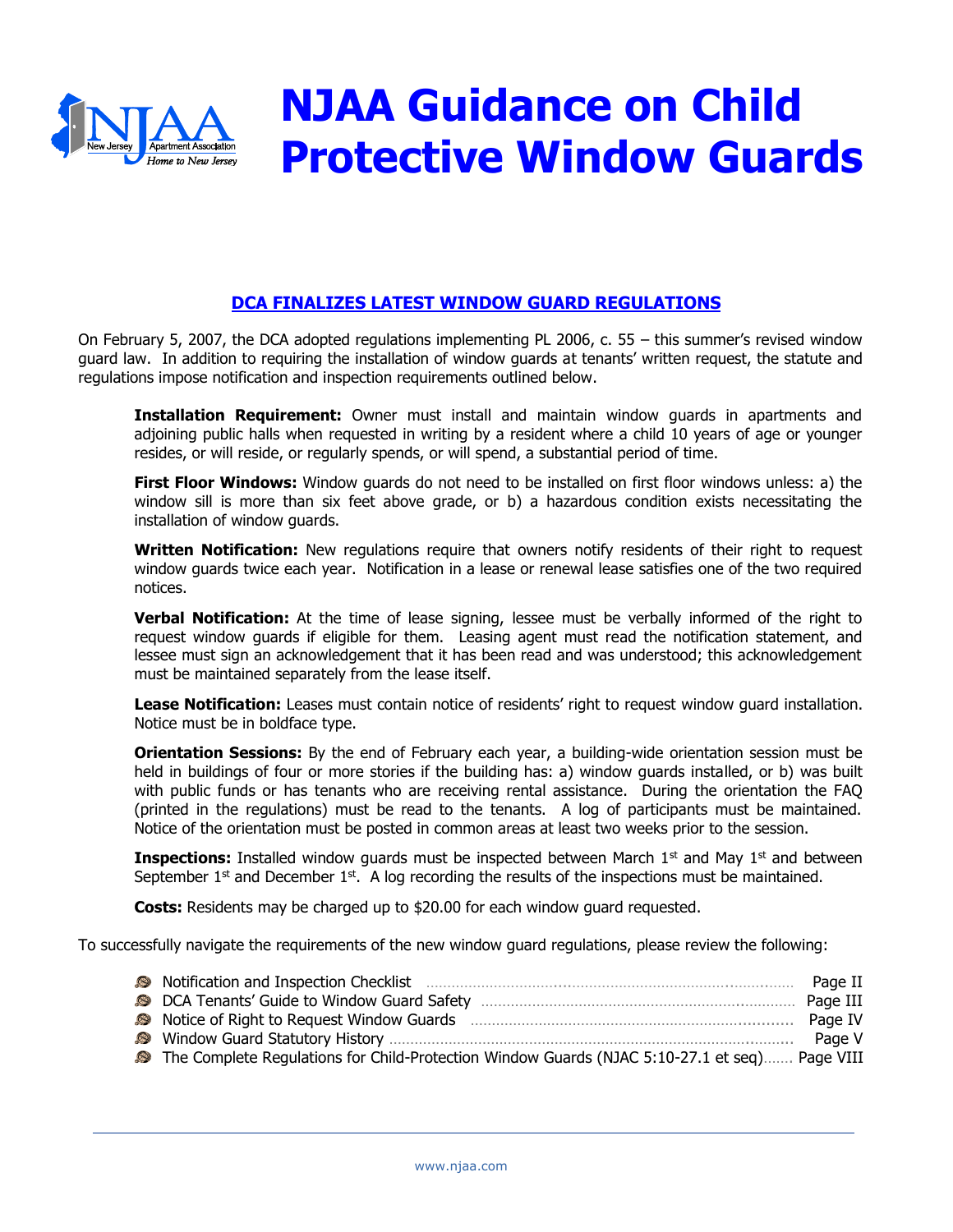# **WINDOW GUARD NOTIFICATION AND INSPECTION REQUIREMENTS**

#### **At lease Signing:**

| $\Box$ All residential leases must, in boldface font, inform residents of their rights pertaining to window guards |  |  |  |
|--------------------------------------------------------------------------------------------------------------------|--|--|--|
|--------------------------------------------------------------------------------------------------------------------|--|--|--|

**Verbally inform** residents of their right to request window quards.

 $\Box$  Have resident sign an acknowledgement that this verbal notification was provided and understood.

Notice on page 4 can be used as model language for lease and verbal notice.

## **Resident Notification:**

 $\Box$ 

| Notify all tenants in writing <b>twice each year</b> of their right to request that window guards be installed. |
|-----------------------------------------------------------------------------------------------------------------|
| Notice in a lease satisfies one of the two required notices.                                                    |

 $\Box$  Ensure that a record of compliance is maintained available for inspection.

#### **Orientation Sessions:**

Ascertain whether an orientation is required to be held. It is required if one of the following is true:  $\Box$  Window guards have been installed in the common areas of the building; or Building has 4+ stories **AND** was built or financed with public funds or assistance; or ■ Building has 4+ stories **AND** has a tenant or tenants receiving state or federal rental assistance – including Housing Choice Vouchers (section 8).

An orientation session must be held in **January** or **February** of each year.

 $\Box$  Notice of the orientation session must be placed in common areas at least two weeks prior to the session.

Presenter must read aloud the DCA "Tenants Guide to Window Guard Safety" (enclosed) and provide each participant a copy.

 $\Box$  A log recording the date, time and location of the session shall be maintained along with a copy of all documents delivered and the names of the presenters **and** participants involved.

#### **Inspections:**

|  | Each installed window guard must be inspected to ensure that it continues to function as intended. |
|--|----------------------------------------------------------------------------------------------------|
|--|----------------------------------------------------------------------------------------------------|

A spring inspection of each installed window guard must be performed between **March 1st** and **May 1st**

A fall inspection of each installed window guard must be performed between **September 1st** and **December 1st**

 $\Box$  A log of each inspection must be maintained available for inspection indicating the date, unit inspected, the results of the inspection, and the name and title of the person performing the inspection.

 $\Box$  The log must be signed by the person performing the inspection.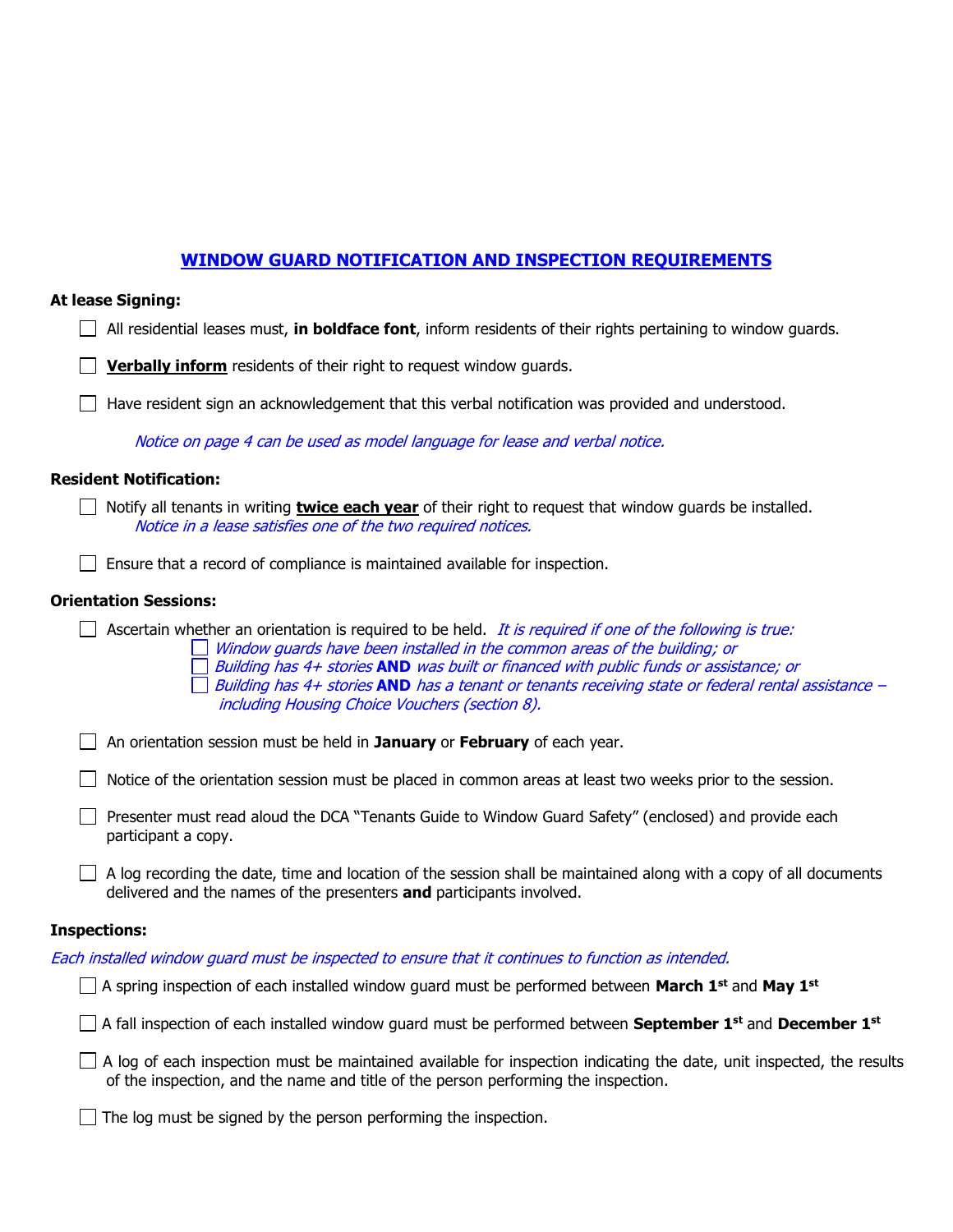# **TENANTS GUIDE TO WINDOW GUARD SAFETY (DCA)**

**This guide is provided by the Department of Community Affairs:** Owners and managers of buildings of at least four (4) stories must hold an orientation session each January or February if a) the building has window guards installed, or b) was built with public funds or has at least one resident receiving rental assistance. A log indicating the time, place, date, names of all presenters and attendees must be maintained. Orientation programs must include the distribution and reading aloud of this guide.

#### **What are window guards and why are they used?**

Window guards are metal grilles that are installed in windows in order to keep young children from climbing out and being killed or injured. Young children may not understand the danger of an open window and may fall to their death at a moment when no older person is watching them.

#### **When does a landlord have to install window guards?**

A landlord must install window guards when asked to do so, in writing, by a tenant who has a child 10 years of age or younger either living in the apartment or regularly spending a lot of time there. Window guards only have to be installed in a first floor window when the bottom of the window is more than six feet above the grade outside the window or there is some other dangerous condition. Window guards are not required on windows that serve as fire exits or that are not designed to be opened. In a condominium, cooperative or mutual housing building, the association must install window guards in hallway windows when asked to do so in writing by a tenant who has a child 10 years of age or younger either living in the tenant's apartment or regularly spending a lot of time there and who has access to the hallway from the apartment without going outside.

#### **What if the window already has window stops?**

Window stops cannot be used as window guards. Window guards must be installed that protect the entire openable area of the lower window. Window stops can prevent windows from being opened enough to allow circulation of fresh air. Window stops must be removed if they obstruct full opening of the lower window. There have been tragic cases where tenants have removed window stops in order to have enough fresh air, windows have been left unprotected and children have fallen from them.

#### **What should a tenant do if there is a problem with a window guard or if the owner will not provide and install a window guard?**

If there is a problem with a window guard, the tenant should notify in writing the owner of the building or of the apartment or the person who is in charge of maintenance. If the apartment is in a condominium, cooperative or mutual housing corporation building, the tenant should notify in writing the owner of the apartment or the person in charge of maintenance of the apartment or, if the problem is with a window in a common area, the tenant should notify in writing the condominium association or cooperative or mutual housing corporation or the person who is in charge of the association's maintenance. A tenant should never remove or tamper with a window guard. A tenant should regularly check window guards to make sure that they have not become loose or damaged in any way. If there is a problem that the owner or maintenance person fails or refuses to fix within a reasonable time after being told about it, the tenant can contact the municipal housing or building department or the Bureau of Housing Inspection of the New Jersey Department of Community Affairs (609-633-6210). The tenant should contact the Bureau of Housing Inspection if the owner fails or refuses to provide and install a window guard after receiving a written request from the tenant.

#### **How much can a tenant be required to pay for installation of a window guard?**

By law, the owner of an apartment can charge a tenant no more than twenty dollars (\$20.00) for each window guard that the tenant asks in writing to have installed in the tenant's apartment.

#### **How can a tenant get window guards removed?**

The owner of an apartment must remove a window guard when requested to do so by the tenant in writing. The tenant should be sure that window guards are no longer needed before asking that they be removed. Window guards should not be removed by tenants.

#### **Who is responsible for providing and maintaining window guards in a building that is a condominium, a cooperative or mutual housing?**

In a condominium, cooperative or mutual housing multiple dwelling, the owner of the apartment is responsible for providing and maintaining window guards in the apartment. The association is responsible for providing and maintaining window guards on windows in the hallways. A tenant who wants to have window guards installed both in the apartment and in the hallways must make written requests both to the apartment owner and to the association.

#### **Who can answer additional questions about the window guard law and rules?**

Any tenant or owner who has questions about the law and rules concerning window guards can call the Bureau of Housing Inspection of the New Jersey Department of Community Affairs (609-633-6210).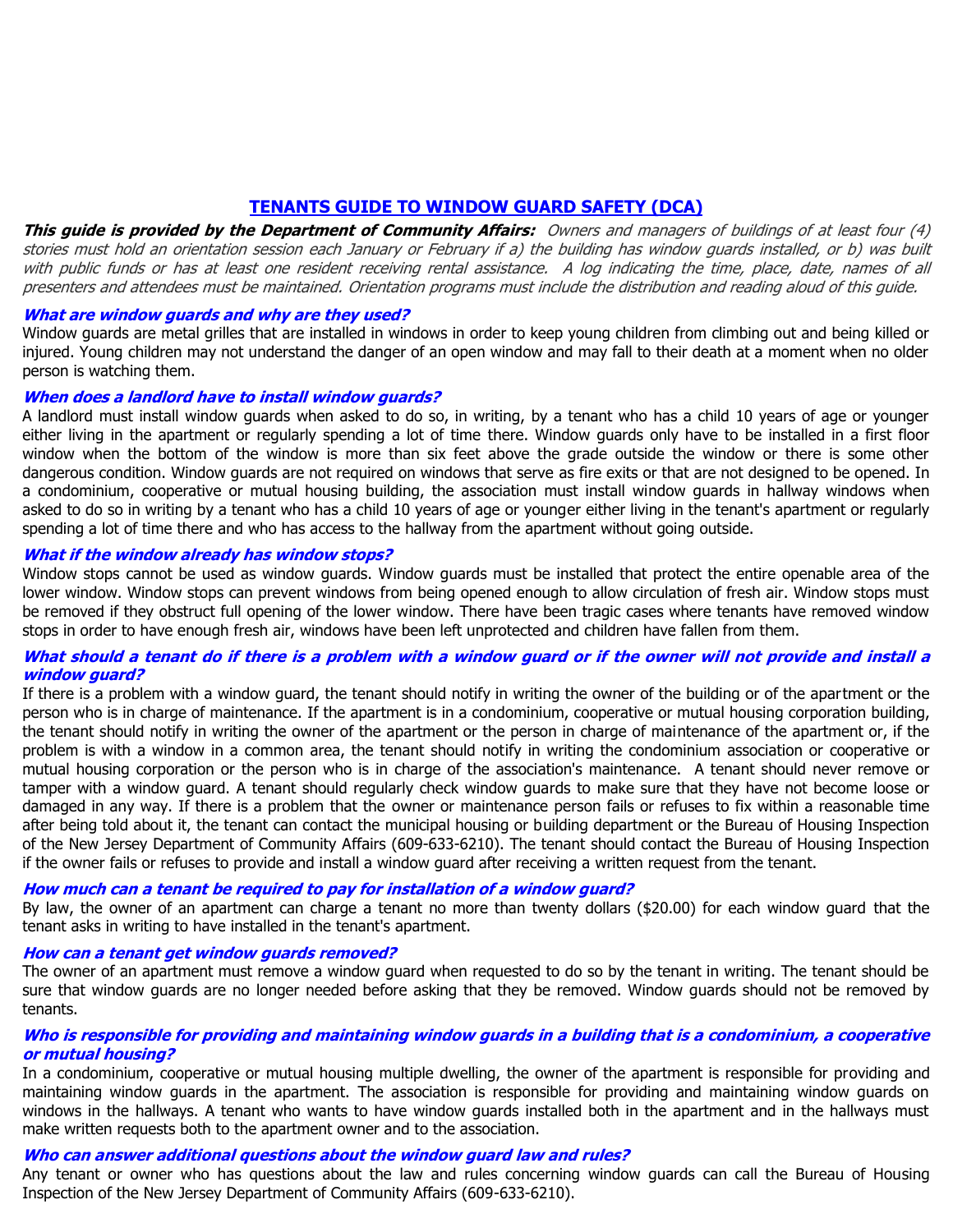# **NOTICE OF RIGHT TO REQUEST WINDOW GUARDS**

If a child 10 years of age or younger resides or will reside in your apartment or regularly spends a substantial period of time there, you can have window guards installed in your apartment and the public halls by making a written request if:

- The windows are above the first floor; or
- The windows are more than six feet above grade as measured from the bottom of the interior window sill; or
- There is any other hazardous condition necessitating installation of window guards to protect the safety of children.

Guards will be installed at your expense at a cost of \$20.00 per window for every window guard installed.

Residents with window guards are advised to check window guards on a regular basis, and advise building management in writing as soon as you suspect that there may be a problem.

**Pursuant to** N.J.A.C. 5:10-27.1(f) notice must be provided to residents of an apartment or condominium community of their right to request window guards. Notice must be displayed in a conspicuous location in the common areas of each building.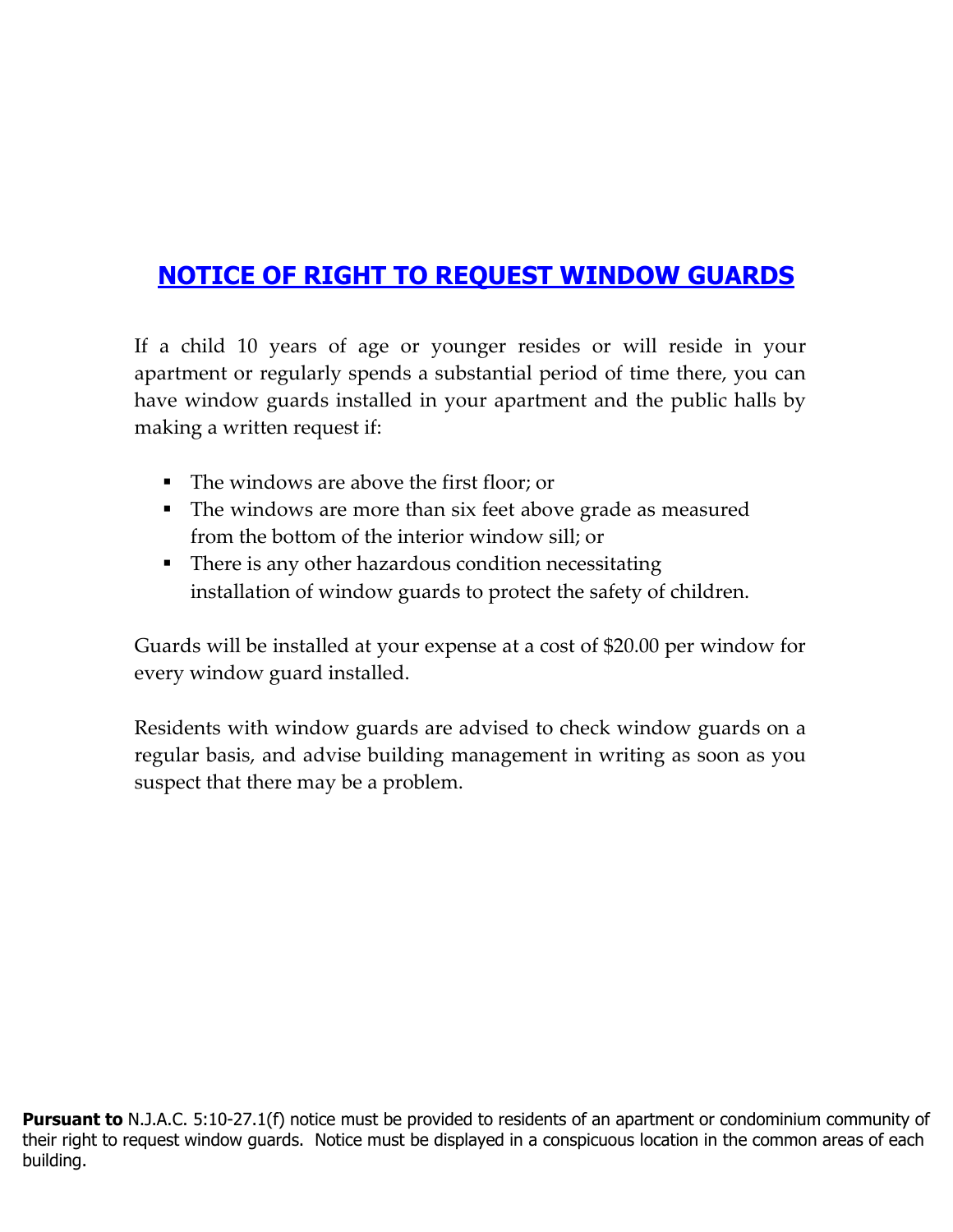| <b>LAW PRIOR TO 2005</b><br><b>REFORMS</b><br>(NJSA 55:13A-3, NJAC<br>$5:10-27.1$                                      | <b>EMERGENCY DCA RULES</b><br>(Sept 2005, Nov 2005,<br><b>March 2006)</b>                             | <b>NEW STATUTE</b><br><b>August, 2006</b><br>P.L. 2006, c. 55                                                                                                                                                             | <b>NEW REGULATIONS</b><br>February, 2007<br>N.J.A.C. 5:10-27.1 et seq.                                                           |
|------------------------------------------------------------------------------------------------------------------------|-------------------------------------------------------------------------------------------------------|---------------------------------------------------------------------------------------------------------------------------------------------------------------------------------------------------------------------------|----------------------------------------------------------------------------------------------------------------------------------|
| Applies to buildings of 1 or<br>more stories                                                                           | <b>NO CHANGE</b>                                                                                      | <b>NO CHANGE</b>                                                                                                                                                                                                          | <b>NO CHANGE</b>                                                                                                                 |
| Applies to buildings with 3 or<br>more units                                                                           | NO CHANGE                                                                                             | <b>NO CHANGE</b>                                                                                                                                                                                                          | NO CHANGE                                                                                                                        |
| Applies to unit with child 10 or<br>under "residing" therein.                                                          | Applies to unit with child 10 or<br>under<br>"regularly present for a<br>substantial period of time." | Statutory adoption of "regularly<br>present" requirement.                                                                                                                                                                 | NO CHANGE                                                                                                                        |
| [Not addressed.]                                                                                                       | [Not addressed.]                                                                                      | <b>NEW CLARIFICATION: Does</b><br>not apply to seasonal rentals.                                                                                                                                                          | NO CHANGE                                                                                                                        |
| Resident must make written<br>request.                                                                                 | NO CHANGE                                                                                             | NO CHANGE                                                                                                                                                                                                                 | NO CHANGE                                                                                                                        |
| Upon request owner must<br>install and maintain guards on<br>"dwelling unit windows" if<br>requested by unit resident. | NO CHANGE                                                                                             | <b>NO CHANGE</b>                                                                                                                                                                                                          | <b>NO CHANGE</b>                                                                                                                 |
| And "public hall windows" if<br>requested by any building<br>resident.                                                 | NO CHANGE                                                                                             | NO CHANGE                                                                                                                                                                                                                 | NO CHANGE                                                                                                                        |
| N/A to fire escape windows.                                                                                            | <b>NO CHANGE</b>                                                                                      | NO CHANGE (Additionally, does<br>not apply to windows not<br>designed to open.)                                                                                                                                           | NO CHANGE                                                                                                                        |
| N/A to 1st floor window less<br>than 6 ft. above grade.                                                                | NO CHANGE                                                                                             | DCA Commissioner can adopt<br>rules for 1st floor units.                                                                                                                                                                  | Window Guards required on<br>windows having a sill more<br>than 6' above grade or when<br>another hazardous condition<br>exists. |
| Notice requirement in lease,<br>"Clear Conspicuous Notice" of<br>rights and obligations.                               | NO CHANGE                                                                                             | Notice must be in "prominent<br>bold face type." Owner must also<br>verbally inform tenant at time of<br>lease signing. Must secure a<br>written acknowledgment of this<br>verbal notice signed by tenant<br>and manager. | NO CHANGE                                                                                                                        |
| Re-deliver notice once each<br>year.<br>(Can be in renewal lease.)                                                     | NO CHANGE                                                                                             | New requirement for notice<br>delivery <b>twice</b> annually and for<br>annual posting. Renewal lease<br>may satisfy one of the two<br>delivered notice requirements.                                                     | NO CHANGE                                                                                                                        |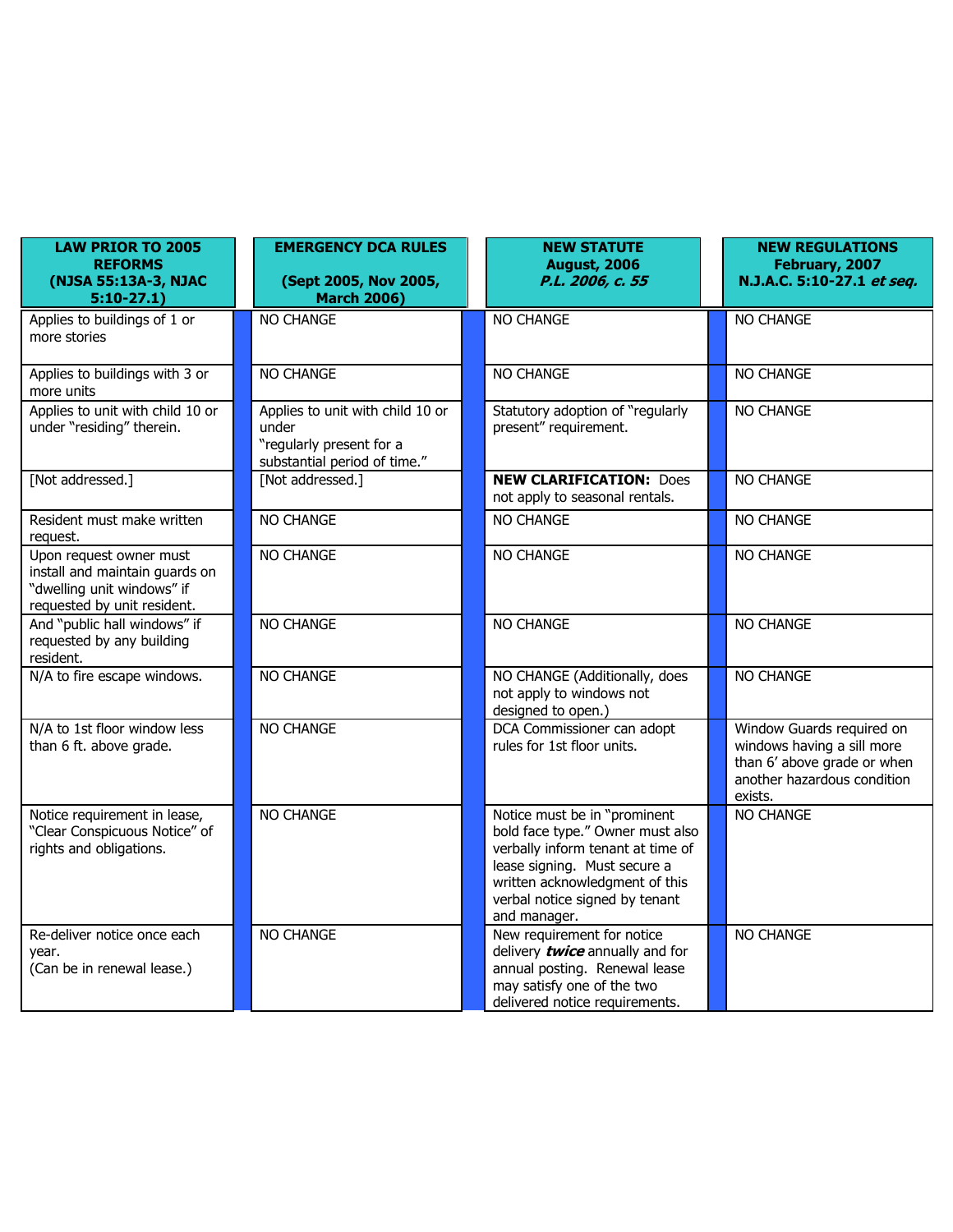| <b>LAW PRIOR TO 2005</b>                                                                                                                                                                                                                                            | <b>EMERGENCY DCA RULES</b>                                                                                                                                                                                                                                                                                                                                                                                                      | <b>NEW STATUTE</b>                                                                                                                                                                          | <b>NEW REGULATIONS</b>                                                                                                                                                          |
|---------------------------------------------------------------------------------------------------------------------------------------------------------------------------------------------------------------------------------------------------------------------|---------------------------------------------------------------------------------------------------------------------------------------------------------------------------------------------------------------------------------------------------------------------------------------------------------------------------------------------------------------------------------------------------------------------------------|---------------------------------------------------------------------------------------------------------------------------------------------------------------------------------------------|---------------------------------------------------------------------------------------------------------------------------------------------------------------------------------|
| <b>REFORMS</b><br>(NJSA 55:13A-3, NJAC<br>$5:10-27.1$                                                                                                                                                                                                               | (Sept 2005, Nov 2005,<br><b>March 2006)</b>                                                                                                                                                                                                                                                                                                                                                                                     | <b>August, 2006</b><br>P.L. 2006 c. 55                                                                                                                                                      | <b>February 5, 2007</b><br>N.J.A.C. 5:10-27.1 et seq.                                                                                                                           |
| Inspected as part of 5-yr<br>cyclical DCA.                                                                                                                                                                                                                          | Creates new inspection<br>requirement for all existing<br>window guards: within 2 weeks<br>of notice from DCA and<br>annually thereafter between<br>3/15 and 5/1 beginning in<br>2006. Must ensure they remain<br>in sound condition and in<br>conformance with specification<br>regulations. Requires<br>maintenance of a log to record<br>inspection results for each.<br>Must keep it for 5 years after<br>quard is removed. | In addition to DCA five-year<br>inspection, property<br>owner/manager must inspect<br>installed guards twice annually<br>and record inspection results in<br>log.                           | Property owner/manager must<br>perform one twice annual<br>inspection between March 1st<br>and May 1 <sup>st</sup> and the second<br>between September 1st and<br>December 1st. |
| [Not addressed.]                                                                                                                                                                                                                                                    | [Not addressed.]                                                                                                                                                                                                                                                                                                                                                                                                                | DCA Commissioner will<br>promulgate model lease<br>language for notification of<br>tenants' rights.                                                                                         | Model lease language may be<br>used; owners wishing to use<br>alternative language can seek<br>advanced approval from the<br>Bureau of Housing Inspection.                      |
| [Not addressed.]                                                                                                                                                                                                                                                    | [Not addressed.]                                                                                                                                                                                                                                                                                                                                                                                                                | Must provide residents who<br>have guards (or all residents if<br>guards are on common area<br>windows) with annual<br>"orientation" for safe use in<br>accordance with new<br>regulations. | Orientation session consists of<br>an FAQ that must be read to<br>participants. FAQ included in<br>Appendix 27B of the<br>regulations.                                          |
| Guard definition: Must conform<br>to specs developed by<br>Commissioner of DCA.                                                                                                                                                                                     | NO CHANGE                                                                                                                                                                                                                                                                                                                                                                                                                       | <b>NO CHANGE</b>                                                                                                                                                                            | NO CHANGE                                                                                                                                                                       |
| If on an emergency egress<br>window, must be releasable<br>from inside. Others may not be<br>removable without key or tool.                                                                                                                                         | NO CHANGE                                                                                                                                                                                                                                                                                                                                                                                                                       | NO CHANGE                                                                                                                                                                                   | NO CHANGE                                                                                                                                                                       |
| Must be installed pursuant to<br>regulations and the<br>manufacturer's instructions.                                                                                                                                                                                | NO CHANGE                                                                                                                                                                                                                                                                                                                                                                                                                       | NO CHANGE                                                                                                                                                                                   | NO CHANGE                                                                                                                                                                       |
| Must allow for light and air but<br>must be able to stop a 4" solid<br>sphere. Bear 150 lb. load at<br>center span. Metal or comp-<br>arable material. 1/2 inch<br>diameter max for rod width.<br>Must cover total open-able<br>window space. Fastened<br>securely. | Must also limit space b/t top<br>horizontal bar of guard and<br>bottom of upper sash to 4".                                                                                                                                                                                                                                                                                                                                     | NO CHANGE                                                                                                                                                                                   | NO CHANGE                                                                                                                                                                       |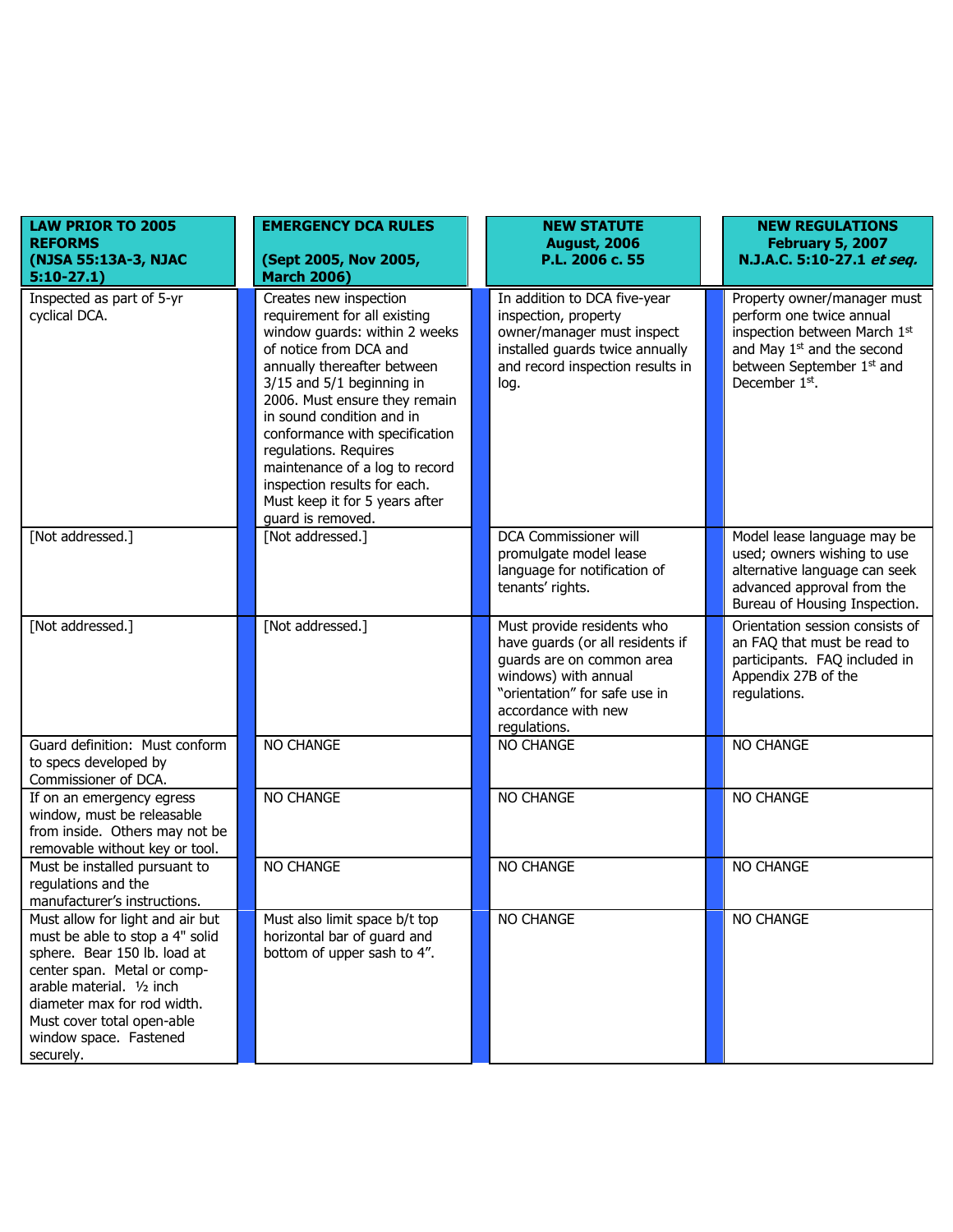| <b>LAW PRIOR TO 2005</b><br><b>REFORMS</b><br>(NJSA 55:13A-3, NJAC<br>$5:10-27.1)$                                                                                      | <b>EMERGENCY DCA RULES</b><br>(Sept 2005, Nov 2005,<br><b>March 2006)</b> | <b>NEW STATUTE</b><br><b>August 2006</b><br>P.L. 2006, c. 55                                                                                                                                                             | <b>NEW REGULATIONS</b><br><b>February 5, 2006</b><br>N.J.A.C. 5:10-27.1 et seq.                                                                         |
|-------------------------------------------------------------------------------------------------------------------------------------------------------------------------|---------------------------------------------------------------------------|--------------------------------------------------------------------------------------------------------------------------------------------------------------------------------------------------------------------------|---------------------------------------------------------------------------------------------------------------------------------------------------------|
| Window stops should be used<br>in upper tracks for bottom<br>windows "where necessary".                                                                                 | NO CHANGE                                                                 | Window stops in upper sash of<br>double hung windows, not<br>acceptable if 4" maximum<br>space rule is not satisfied.<br>[Window stops can continue to<br>be used in addition to window<br>guards, but not in place of.] | The use of stops in the tracks<br>of the upper window, in order<br>to bar access to the<br>unprotected upper half of the<br>window area, are permitted. |
| Must use No. 10 screws 1 inch<br>into frame. Unleaded coating.<br>Mount in sound tracks. If<br>meets NYC health codes specs<br>existing guards can be<br>grandfathered. | NO CHANGE                                                                 | Grandfathered, if it will bear<br>150 lb load at center span or<br>meets ASTM F2006-00 or ASTM<br>F2090-01a.                                                                                                             | NO CHANGE                                                                                                                                               |
| For sliding windows, can use<br>window stops (installed in<br>tracks) in lieu of guards. To<br>allow minimum opening of 4" if<br>"40% test" is met.                     | NO CHANGE                                                                 | NO CHANGE                                                                                                                                                                                                                | NO CHANGE                                                                                                                                               |
| Expenses are capital<br>improvement costs to be<br>passed onto all residents -<br>overrides town ordinance.                                                             | NO CHANGE                                                                 | Expenditures not exceeding<br>\$20 per window guard may be<br>passed on to requesting tenant.                                                                                                                            | NO CHANGE                                                                                                                                               |
| [Not addressed.]                                                                                                                                                        | Must remove existing window<br>guard upon written request of<br>tenant.   | Can remove guards from empty<br>unit, unit with no qualifying<br>child, or upon request of<br>tenant.                                                                                                                    | NO CHANGE                                                                                                                                               |
| [Not addressed.]                                                                                                                                                        | [Not addressed.]                                                          | Municipality may adopt more<br>stringent standards provided<br>they meet DCA's specifications<br>and municipality cannot<br>eliminate capital improvement<br>classification.                                             | NO CHANGE                                                                                                                                               |
| [Not addressed.]                                                                                                                                                        | [Not addressed.]                                                          | Owners or tenants can file<br>complaints with the DCA for<br>non-compliance and fines of up<br>to \$5,000 for continuing<br>violations and repeat<br>convictions.                                                        | NO CHANGE                                                                                                                                               |
| Civil penalty for non compliance<br>ranges from \$50 to \$500, or for<br>continuing violations, \$500 to<br>\$5,000.                                                    | NO CHANGE                                                                 | New fine minimum of \$100 per<br>violation, up to \$5,000 for<br>repeat convictions. Continuing<br>violations indictable as a 4th<br>degree offense.                                                                     | NO CHANGE                                                                                                                                               |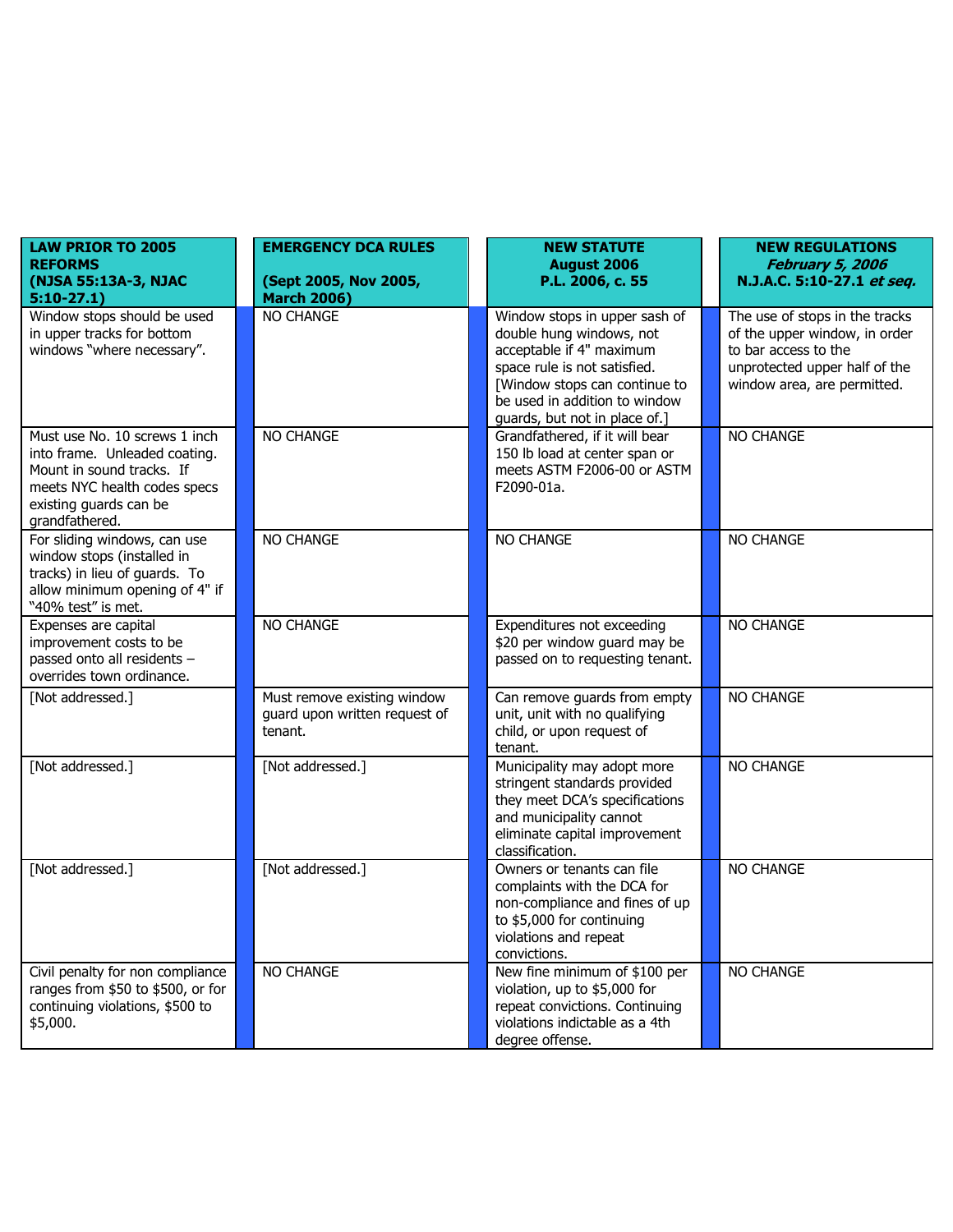#### **§ 5:10-27.1 Child-protection window guards; when required**

(a) Except as provided in (b) below, the owner or other person responsible for the management or control of a multiple dwelling shall, upon the written request of a tenant of a unit in which a child or children 10 years of age or under reside or are regularly present for a substantial period of time, provide, install and maintain approved child-protection window guards on the windows of the dwelling unit and on any windows in the public halls of the multiple dwelling.

(b) The requirements of this subchapter shall not apply to any window which either gives access to a fire escape or is not designed to open or, except as otherwise provided in (b)1 below which is on the first floor, or to any unit that is owner-occupied. The requirements of this subchapter shall be inapplicable to seasonal rental units.

1. The requirements of this subchapter shall apply to any window in a room or hallway on the first floor if the sill of such window is more than six feet above grade as measured at the location of the window or if there is any other hazardous condition at that location that would necessitate installation of a window guard.

(c) All leases offered to tenants in multiple dwellings shall contain a clear, legible and conspicuous notice, in prominent boldface type, advising tenants and prospective tenants that the owner is required by law to provide, install and maintain window guards in the unit of any tenant who has a child or children 10 years of age or younger living in the unit or regularly present there for a substantial period of time and makes a written request to the owner or the owner's representative that the window guards be installed, and that the owner is also required, upon the written request of any such tenant, to provide, install and maintain window guards in the building hallways to which persons in the tenant's unit have access without having to go out of the building**,** other than hallways on the first floor in which there is no window having a sill more than six feet above grade at the location of the window or having any other condition at that location necessitating installation of a window guard. A lease offered to a tenant of a first floor unit shall state that window guards are not required to be installed in the unit or in hallways on the first floor unless the sill of any window in the unit is more than six feet above grade at the location of the window or there is any other hazardous condition at that location necessitating installation of a window guard. A model lease and notice provision containing the required information is set forth at Appendix 27A of this subchapter, incorporated herein by reference. Owners, or organizations representing owners, seeking approval of alternative language as meeting the requirements of the act and of this subchapter may submit such alternative language to the Bureau for its review and approval.

1. At the time of lease signing, the owner, or the agent of the owner, shall verbally inform the tenant of the tenant's right to request installation of window guards under this subchapter. Verification that this verbal notice was provided and understood shall be set forth in a written document separate from the lease that shall be signed by the tenant and by the owner or agent and shall be made available by the owner upon request of any representative of the bureau.

(d) At least twice in each calendar year, the owner or other person who manages or controls a multiple dwelling shall deliver to each tenant a clear and legible notice containing the information required by (c) above. This notice shall be hand-delivered to the tenant or sent to the tenant, at the unit, by ordinary or certified mail. However, only one additional notice shall be required in any year in which a tenant receives a copy of a lease or a lease renewal that is in conformity with (c) above. A notice given to a tenant of a first floor unit shall state that window guards are not required to be installed in the unit or in hallways on the first floor unless the sill of any window in the unit or hallway is more than six feet above grade at the window or there is any other hazardous condition at that location necessitating installation of window guards. The model lease and notice provision set forth in Appendix 27A of this subchapter may be used to satisfy the biannual notice requirements. The owner shall maintain records of compliance with this subsection that shall be made available by the owner upon request to any representative of the Bureau.

(e) Semi-annually, between March 1 and May 1 and between September 1 and December 1, the owner, or other person responsible for the management or control, of a multiple dwelling or apartment, as the case may be**,** in which child-protection window guards have been installed by the owner, shall inspect each such window guard to ensure that it remains sound and in conformance with the provisions of this subchapter, and shall enter a record of such inspection in a log, which shall be maintained as a permanent record as long as the window guard remains installed, and for five years thereafter, and which shall be available upon request to the Bureau or its duly-authorized representative. The log shall indicate the date of inspection, the unit(s) inspected, the results of the inspection, and the name and title of the person performing the inspection, who shall sign the log.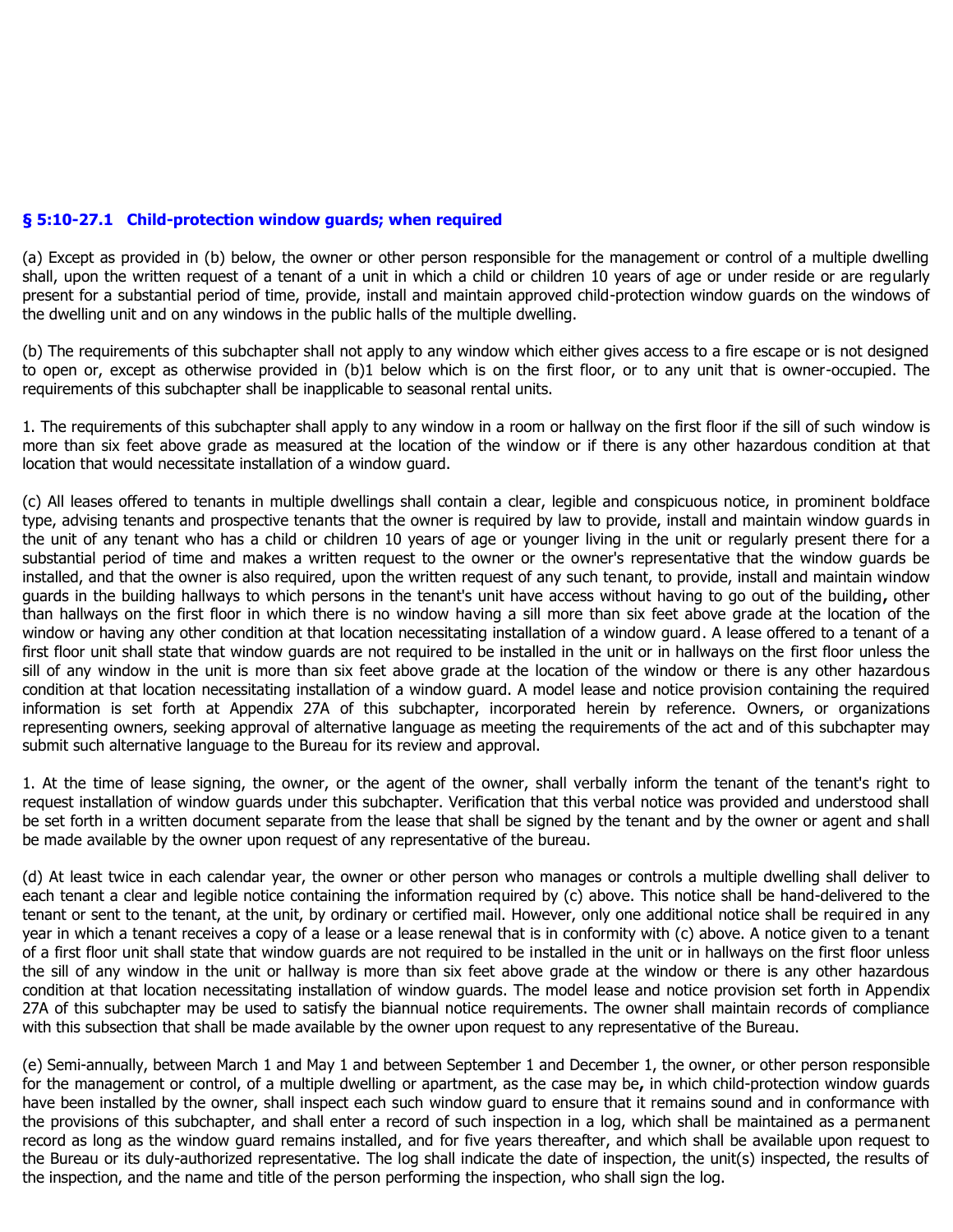(f) The owner shall cause to be conspicuously posted and prominently displayed in the common areas a notice advising tenants of the obligation of the owner to install window guards and advising tenants to check their window guards on a regular basis and report any problems to the owner or agent of the owner.

(g) In January or February of each year, the owner of each multiple dwelling that is over three stories in height and built with public funds or assistance, or financed in whole, or in part by a loan guaranteed or insured by the Federal government or any agency thereof, or allocated any low income tax credits., or have any residents who are recipients of State or Federal rental assistance, shall offer a window guard orientation program to educate tenants about the safe use and manipulation of window guards and their rights with regard to the installation of window guards. All such orientation programs shall include distribution and reading aloud of the brochure promulgated as Appendix 27B of this subchapter, incorporated herein by reference. A record indicating the date, time and place at which the orientation program was offered, copies of all written information presented and the names of all presenters and attendees, shall be maintained by the owner and be available for inspection by any representative of the bureau. Notice of the orientation program shall be posted in appropriate common areas of the building at least two weeks prior to the date of the program.

(h) The owner of the building or of the apartment, as the case may be, shall provide a window guard orientation, as required by (g) above, to educate each tenant at the time that window guards are installed in such tenant's unit.

#### **§ 5:10-27.2 General installation requirements**

(a) Window guards shall be installed in accordance with all applicable requirements of the State Uniform Construction Code, 5:23, and with manufacturer's instructions.

(b) Any window guard installed on an emergency egress window shall be releasable or removable from the inside without use of a key, tool or excessive force. For purposes of this subchapter, an "emergency egress window" is any window in a sleeping room located on the second or third floor, other than a window providing access to a fire escape.

(c) Any window guard installed on a window that is not an emergency egress window, including any window in a unit located above the third floor and any window in a room on the second or third floor that is not a sleeping room, shall be designed, constructed and installed so that it cannot be removed, opened or dislodged without the use of a key or tool; provided, however, that no window guard shall be installed on any window giving access to a fire escape.

#### **§ 5:10-27.3 Common interest communities**

(a) For purposes of this subchapter:

1. "Common interest community" means a horizontal property regime, condominium, cooperative or mutual housing corporation, in which some of the property, known as "common elements," is owned by all of the unit owners as tenants-in-common; and

2. "Unit owners' association" means the association organized for the purpose of management of the common elements and facilities of a common interest community.

(b) In a common interest community, the owner or proprietary leaseholder of each unit in which one or more children 10 years or under reside or will reside or are regularly present for a substantial period of time shall have the duties of an owner under this subchapter with regard to the unit. The unit owners' association shall have the duties of an owner under this subchapter with regard to the common elements and facilities.

(c) The owner or proprietary lessee of a unit in a common interest community shall provide written notice to the unit owners' association of any request by the tenant of a unit in which one or more children 10 years of age or under reside or will reside or are regularly present for a substantial period of time for installation of window guards on windows in the common elements.

(d) A unit owners' association shall not adopt or seek to enforce any restrictions or architectural controls that would prohibit or impede the installation of window guards required to be installed by this subchapter.